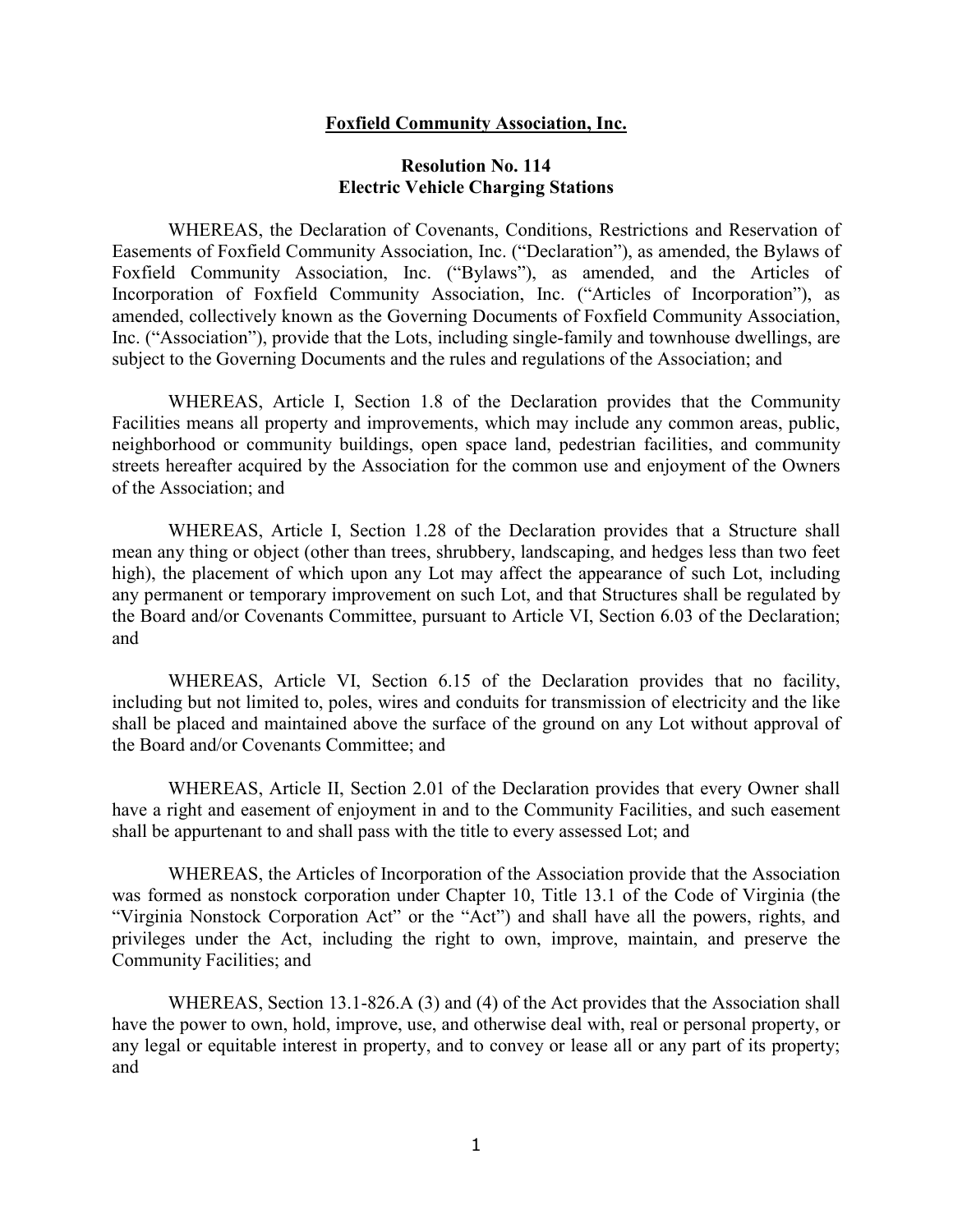WHEREAS, Article II, Section 2.01 (a) of the Declaration provides that the Board of Directors of the Association ("Board") is authorized to adopt such rules and regulations pertaining to the use of the Community Facilities which shall enhance the preservation of such Facilities and the safety and convenience of the users thereof; and

 WHEREAS, Article II, Section 2.01 (j) of the Declaration provides that the Board has the right to regulate parking on Community Facilities through the granting of easements, licenses, or promulgation of rules and regulations, including the right to reserve one parking space per Lot for the exclusive use of the Owner of that Lot; and

 WHEREAS, Section 55.1-1823.1.B of the Virginia Property Owners' Association Act (the "POAA") provides that an association may prohibit or restrict the personal installation of electric vehicle charging stations and related electrical wires and connections to the vehicles ("EVCS") on the Common Area and may establish reasonable restrictions as to the number, size, place, and manner of placement or installation of EVCS on the Common Area; and

 WHEREAS, Section 55.1-1823.1.C of the POAA provides that any lot owner installing an EVCS shall indemnify and hold the association harmless from all liability, including reasonable attorney fees incurred by the association resulting from a claim, arising out of the installation, maintenance, operation, or use of an EVCS; and

 WHEREAS, Section 55.1-1823.1.C of the POAA also provides that an association may require the lot owner to obtain and maintain insurance covering claims and defenses of claims relating to the installation, maintenance, operation, or use of an EVCS and require the association be included as a named insured on such policy; and

WHEREAS, the Board desires to adopt certain rules and regulations regarding EVCS;

 IT IS THEREFORE HEREBY RESOLVED THAT the Board adopts the following rules and regulations:

### **1. Application and Approval Required**

### 1.1 **APPROVAL OF THE INSTALLATION OF ANY PORTION OF AN EVCS ON OR UNDER THE COMMUNITY FACILITIES BY THE BOARD SHALL CONSTITUTE A REVOCABLE LICENSE—WHICH SAID PERMISSION MAY BE REVOKED, WITH OR WITHOUT CAUSE, BY THE BOARD IN ITS SOLE DISCRETION.**

 In such case, notice of revocation of the license shall be hand delivered or sent by certified mail, return receipt requested, at least fourteen (14) days prior to the date of revocation of the license to the Owners.

 1.2 The Owner shall provide detailed plans and drawings for installation of the EVCS prepared by a licensed and registered electrical contractor or engineer familiar with the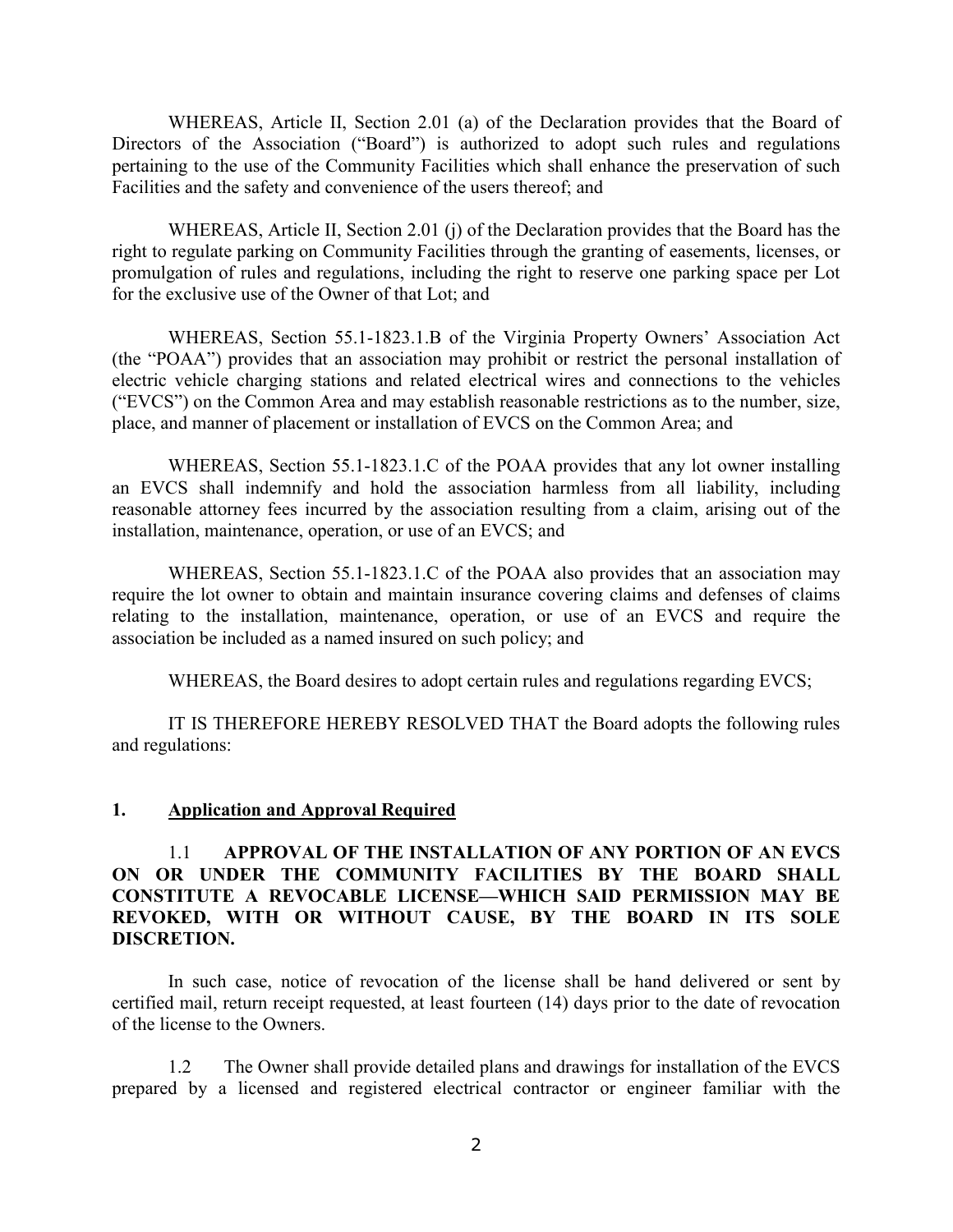installation and core requirements of an EVCS, along with a copy of the license under which the contractor or engineer is authorized to perform such installation. The plans and specifications, including the nature, kind, shape, height, external design, topography, materials, and location of all improvements, shall be submitted in an application to the Board and Covenants Committee.

 1.3 As a condition of approving installation of an EVCS, the Owner shall comply with the rules and regulations set forth below and such rules and regulations as may be further adopted and stated on any application and/or license submitted to the Board and Covenants Committee.

# **2. Indemnity and Hold Harmless**

 2.1 The Owner shall indemnify and hold the Association and its Board, officers, employees, agents, Members, residents, and contractors harmless from and against all liability, including reasonable attorney fees (whether or not a lawsuit is initiated) incurred by the Association, resulting from anyliability, claim, injury, or damages, direct or indirect, arising out of the installation, maintenance, operation, or use of such EVCS, including, but not limited to, any claim made by a contractor or supplier pursuant to Title 43 of the Code of Virginia.

## **3. Insurance**

 3.1 The Owner shall obtain and maintain insurance of not less than \$1,000,000 covering claims and defenses of claims relating to the installation, maintenance, operation, and use of the EVCS and require the Association be included as a named insured on such policy. The Owner must submit a copy of his or her certificate of insurance to the Association within fourteen (14) days after receiving the Association's approval to install such EVCS, and has a continuing obligation to provide updated certificates of insurance to the Association upon renewal of coverage or change in carrier.

# **4. Installation**

 4.1 The Owner shall pay the cost of installation of the EVCS, including any additional cost of installation, removal, or reinstallation related to the Board decision, in its sole discretion, to relocate the Owner's reserved parking space. The Owner shall be responsible for any actual and incidental damage to the Common Area arising from the installation of the EVCS and any damage to the Common Areas shall be restored at the expense of the Owner to the satisfaction of the Board.

 4.2 The Owner shall engage the services of a licensed electrician or engineer familiar with the installation and core requirements of an EVCS to install the EVCS.

 4.3 The Owner shall provide information or documents required under this Resolution to the Management Agent. As to townhouse dwellings, the Owner shall arrange with the Management Agent for any installation of an EVCS on or under any portion of the Common Area or under the sidewalk owned and maintained by the Association. The Owner shall be responsible for any damage to the sidewalk caused by the installation or operation of the EVCS.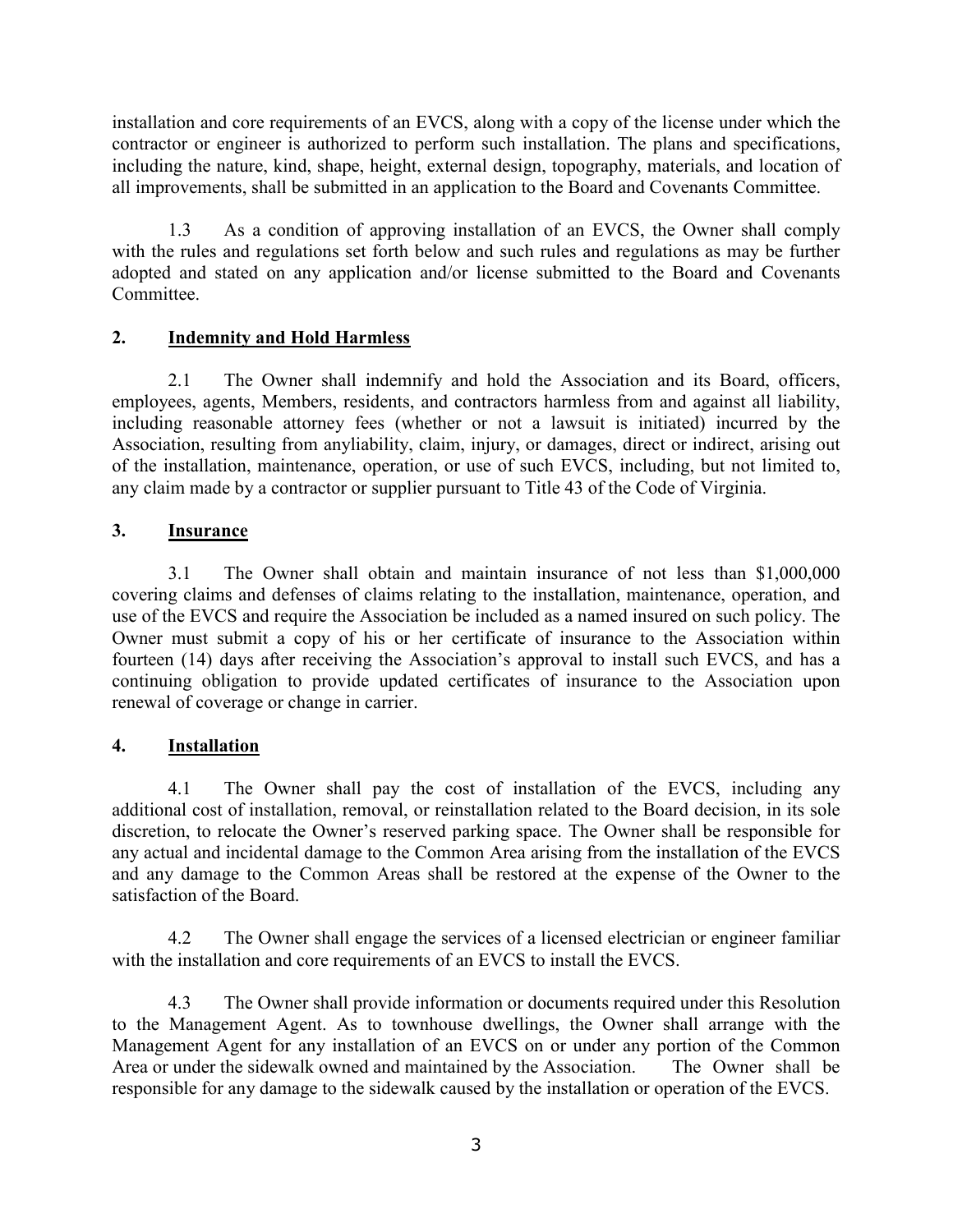4.4 In addition to compliance with the rules and regulations of the Association, the Owner shall comply with the applicable building codes or recognized safety standards, the Fairfax County Zoning Ordinance and its regulations, and any other relevant County or Virginia laws which regulate the installation and use of the EVCS. Compliance with this Resolution does not equate to compliance with the applicable building codes or recognized safety standards, the Fairfax County Zoning Ordinance and its regulations, or any other relevant County or Virginia law.

 4.5 Extension cords, hoses, or any portion of the EVCS shall not extend *over* the Common Area sidewalks, regardless of whether such cord, hose, or portion of the EVCS is enclosed in or covered by a safety mat.

 4.6 An EVCS shall be installed in the center and front of the individual parking space. An Owner shall not charge two vehicles from the same EVCS simultaneously, as such operation extending the connection to the farthest located vehicle would present a safety hazard to pedestrians.

 4.7 An EVCS shall be protected from vehicle damage by the installation, for example, of bollards or such buffers as are required by the Fairfax County Zoning Ordinance and its<br>regulations and any other relevant County or Virginia law regulations and any other relevant County or Virginia law.

 4.8 Owners shall install the EVCS at their own risk. Accordingly, the Association shall not be liable or responsible for any damage to a vehicle or any other property that may arise from the installation of the EVCS, nor shall the Association be liable for any damage to the EVCS or its components under any circumstances, including, but not limited to, any damage that may arise from performance of services on the Association's property.

## **5. Maintenance and Operation**

 5.1 The Owner shall pay the cost of maintenance, operation, and use of the EVCS and shall keep the EVCS in good operating condition. Any damage to the EVCS shall be repaired promptly.

 5.2 The Owner shall be responsible for any actual and incidental damage to the Common Area arising from the maintenance, operation, and use of the EVCS, and any damage to the Common Areas shall be restored at the expense of the Owner to the satisfaction of the Board.

 5.3 The Association, its Board, officers, employees, committee members, and agents shall not be considered a bailee of any personal property stored on the Common Areas, including the EVCS. Neither the Association, its Board, officers, employees, committee members, agents, nor any other owner is responsible for the security or physical condition of the EVCS or any vehicle parked in the vicinity of the EVCS or for any loss or damage thereto.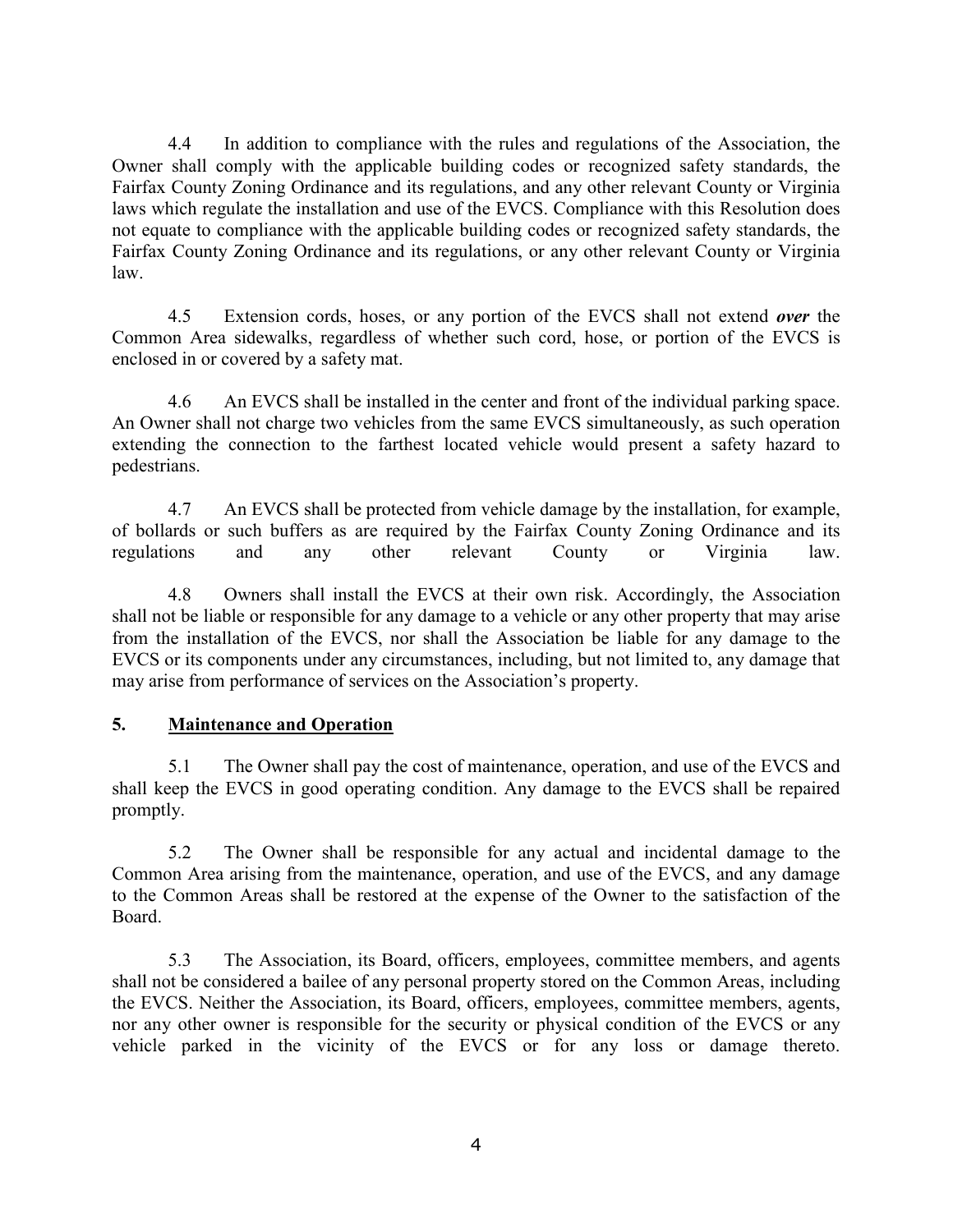5.4 When not in use, all plugs, cords, cables, etc., shall be removed or neatly stored so they do not create any hazards.

 5.5 The Owner shall pay the cost of metering, electricity, and other associated utilities of the EVCS.

 5.6 In addition to compliance with the rules and regulations of the Association, the Owner shall comply with the applicable building codes or recognized safety standards, the Fairfax County Zoning Ordinance and its regulations, and all other relevant County or Virginia laws in maintaining, operating, and using the EVCS. Compliance with this Resolution does not equate to compliance with the applicable building codes or recognized safety standards, the Fairfax County Zoning Ordinance and its regulations, or any other relevant County or Virginia law.

 5.7 The Owner shall reimburse the Association for any increase in common expenses specifically attributable to the EVCS, including the cost of any increased insurance premium amount, within fourteen (14) days' notice from the Association.

5.8 Owners shall maintain, operate, and use the EVCS at their own risk. Accordingly, the Association shall not be liable or responsible for any damage to a vehicle or any other property that may arise from the maintenance, operation, or use of the EVCS, nor shall the Association be liable for any damage to the EVCS or its components under any circumstances, including, but not limited to, any damage that may arise from performance of services on the Association's property.

## **6. Removal**

 6.1 The Owner shall pay the cost of removal of the EVCS and restoration of the Community Facilities and/or sidewalk maintained by the Association if the Board revokes its license for the installation of any portion of an EVCS on or under the Community Facilities. The Owner may choose to convey the EVCS to a future purchaser of the Lot; however, the new Owner will be required to make a separate application to the Board and Covenants Committee within thirty days of the recordation of the deed or instrument transferring title to the Lot and obtain approval from the Board and Covenants Committee.

## **7. Enforcement**

7.1 The Association has the right to enforce this Resolution through the following:

 a. If for any reason the Board revokes its license for the installation of any portion of an EVCS on or under the Community Facilities after notice under these rules and regulations, the presence of any portion of an EVCS on or under the Community Facilities shall be deemed a trespass and may be removed by the Board, and the cost of so doing shall be assessed to the Owner.

b. File a lawsuit in the Circuit Court of Fairfax County against the Owner to obtain